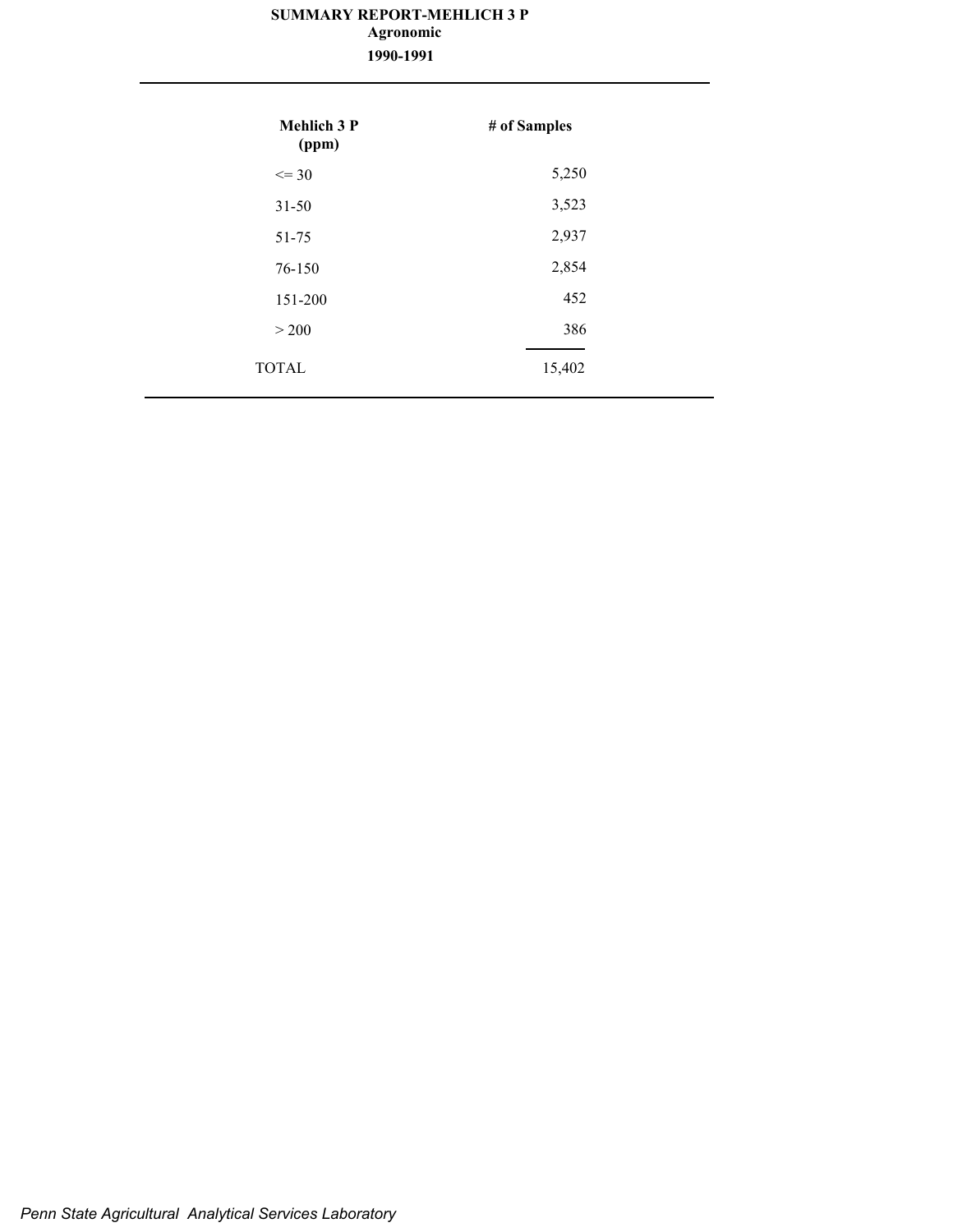| <b>COUNTY</b>    | <b>TOTAL SAMPLES</b> | <b>MEHLICH 3 P</b> | $\#$ OF SAMPLES         |
|------------------|----------------------|--------------------|-------------------------|
|                  |                      | (ppm)              |                         |
| <b>ADAMS</b>     | 213                  |                    |                         |
|                  |                      | $\leq$ 30          | 99                      |
|                  |                      | $31 - 50$          | 54                      |
|                  |                      | $51 - 75$          | 24                      |
|                  |                      | $76 - 150$         | 27                      |
|                  |                      | 151-200            | $\mathfrak{Z}$          |
|                  |                      | $>200$             | $\boldsymbol{6}$        |
| <b>ALLEGHENY</b> | $38\,$               |                    |                         |
|                  |                      | $\leq$ 30          | 19                      |
|                  |                      | $31 - 50$          | $\boldsymbol{7}$        |
|                  |                      | $51 - 75$          | $\boldsymbol{6}$        |
|                  |                      | 76-150             | $\sqrt{3}$              |
|                  |                      | $>200$             | $\overline{\mathbf{3}}$ |
| <b>ARMSTRONG</b> | 143                  |                    |                         |
|                  |                      | $\leq$ 30          | 73                      |
|                  |                      | $31 - 50$          | 25                      |
|                  |                      | $51 - 75$          | 18                      |
|                  |                      | 76-150             | $21\,$                  |
|                  |                      | 151-200            | $\overline{4}$          |
|                  |                      | $>200$             | $\sqrt{2}$              |
|                  |                      |                    |                         |
| <b>BEAVER</b>    | 97                   | $\leq$ 30          | 52                      |
|                  |                      | $31 - 50$          | 15                      |
|                  |                      | $51 - 75$          | 11                      |
|                  |                      | 76-150             | 9                       |
|                  |                      | 151-200            | $\mathfrak{Z}$          |
|                  |                      | $>200$             | $\boldsymbol{7}$        |
|                  |                      |                    |                         |
| <b>BEDFORD</b>   | 477                  | $\leq$ 30          | 193                     |
|                  |                      |                    | 146                     |
|                  |                      | $31 - 50$<br>51-75 | 86                      |
|                  |                      |                    | 41                      |
|                  |                      | 76-150<br>151-200  |                         |
|                  |                      |                    | $10\,$                  |
|                  |                      | $>200$             | $\,1\,$                 |
| <b>BERKS</b>     | 506                  |                    |                         |
|                  |                      | $\leq$ 30          | 118                     |
|                  |                      | $31 - 50$          | 103                     |
|                  |                      | $51 - 75$          | 98                      |
|                  |                      | $76 - 150$         | 163                     |
|                  |                      | $151 - 200$        | $10\,$                  |
|                  |                      | $>200\,$           | 14                      |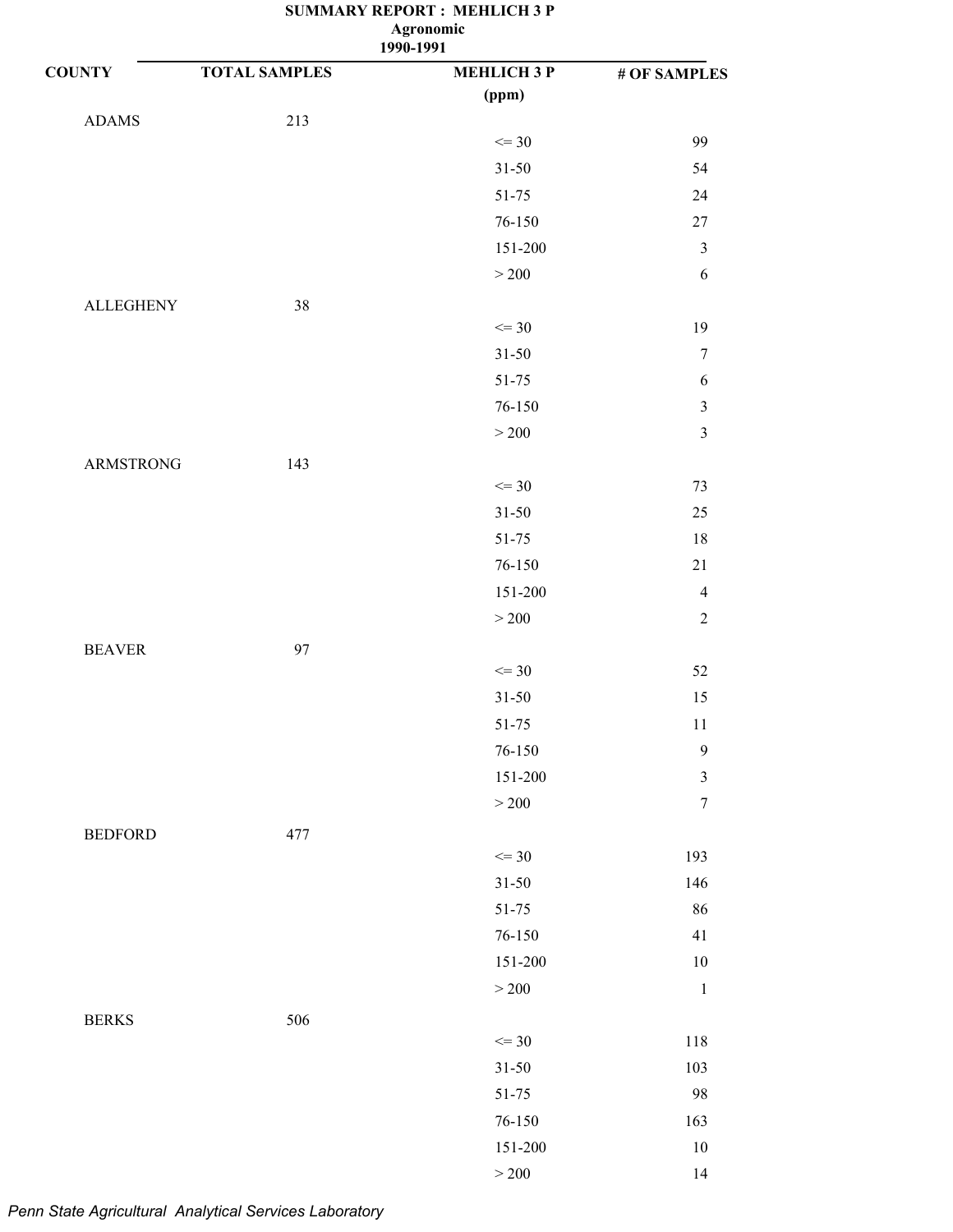|                 |                      | 1990-1991          |                |
|-----------------|----------------------|--------------------|----------------|
| <b>COUNTY</b>   | <b>TOTAL SAMPLES</b> | <b>MEHLICH 3 P</b> | # OF SAMPLES   |
|                 |                      | (ppm)              |                |
| $BLAIR$         | 569                  |                    |                |
|                 |                      | $\leq$ 30          | 181            |
|                 |                      | $31 - 50$          | 160            |
|                 |                      | 51-75              | 122            |
|                 |                      | 76-150             | 99             |
|                 |                      | 151-200            | 6              |
|                 |                      | $>200$             | $\mathbf 1$    |
| <b>BRADFORD</b> | 609                  |                    |                |
|                 |                      | $\leq$ 30          | 158            |
|                 |                      | $31 - 50$          | 143            |
|                 |                      | 51-75              | 142            |
|                 |                      | 76-150             | 114            |
|                 |                      | 151-200            | $18\,$         |
|                 |                      | $>200$             | 34             |
| <b>BUCKS</b>    | 216                  |                    |                |
|                 |                      | $\leq$ 30          | 102            |
|                 |                      | $31 - 50$          | $46\,$         |
|                 |                      | 51-75              | 37             |
|                 |                      | 76-150             | $26\,$         |
|                 |                      | 151-200            | $\overline{4}$ |
|                 |                      | $>200$             | $\,1\,$        |
| <b>BUTLER</b>   | 208                  |                    |                |
|                 |                      | $\leq$ 30          | 118            |
|                 |                      | $31 - 50$          | 49             |
|                 |                      | $51 - 75$          | 29             |
|                 |                      | $76 - 150$         | $10\,$         |
|                 |                      | 151-200            | $\,1\,$        |
|                 |                      | $>200$             | $\mathbf 1$    |
| <b>CAMBRIA</b>  | 67                   |                    |                |
|                 |                      | $\leq$ 30          | 39             |
|                 |                      | $31 - 50$          | $10\,$         |
|                 |                      | 51-75              | $\mathbf{9}$   |
|                 |                      | $76 - 150$         | $\sqrt{6}$     |
|                 |                      | $>200$             | $\mathfrak{Z}$ |
|                 |                      |                    |                |
| <b>CAMERON</b>  | $\mathbf{9}$         | $\leq$ 30          | $\sqrt{6}$     |
|                 |                      | $31 - 50$          | $\mathbf{2}$   |
|                 |                      | $76 - 150$         | $\,1\,$        |
|                 |                      |                    |                |
| <b>CARBON</b>   | 194                  | $\leq$ 30          | 57             |
|                 |                      | $31 - 50$          | 32             |
|                 |                      |                    |                |

# *Penn State Agricultural Analytical Services Laboratory*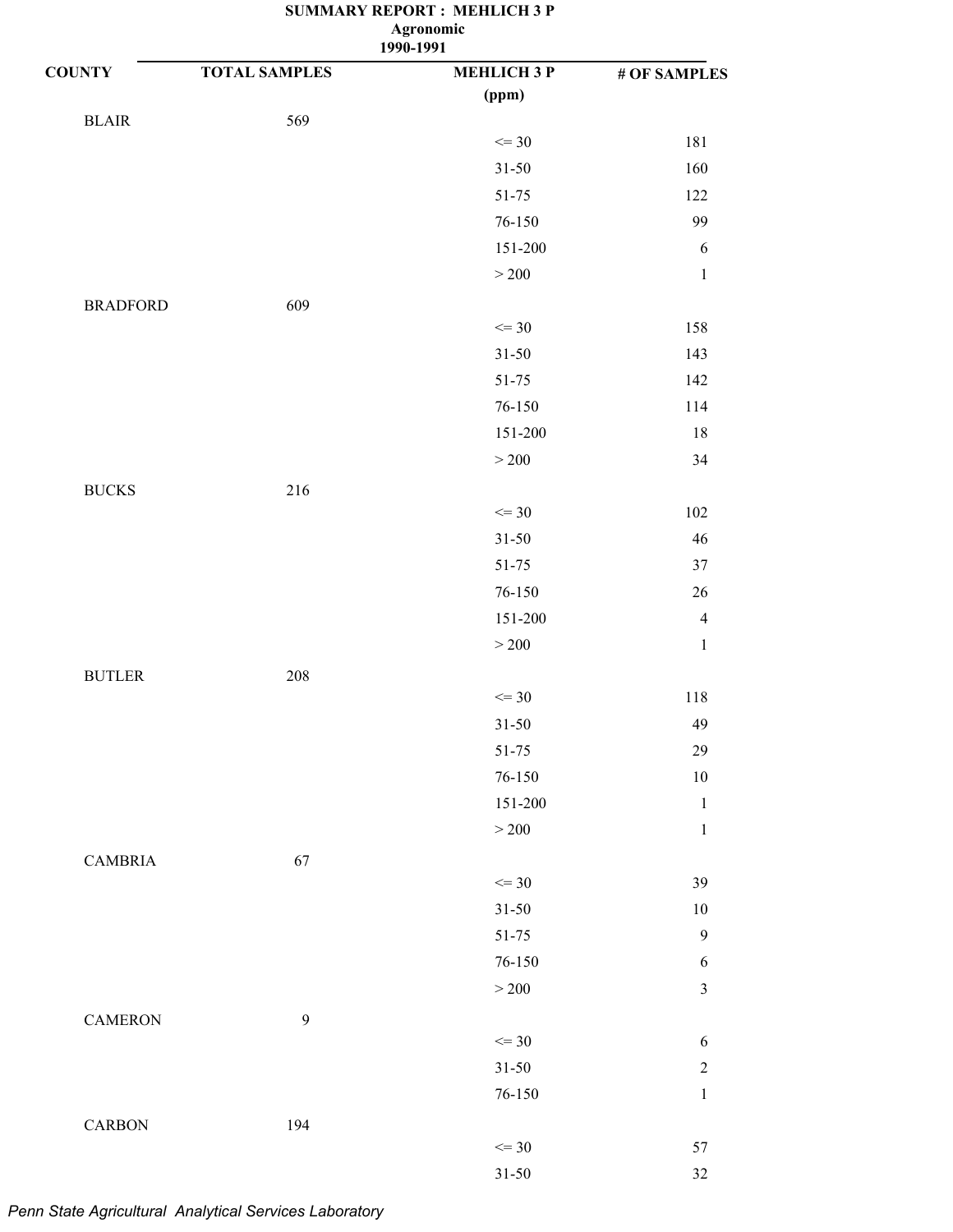| <b>COUNTY</b>     | <b>TOTAL SAMPLES</b> | <b>MEHLICH 3 P</b> | # OF SAMPLES   |
|-------------------|----------------------|--------------------|----------------|
|                   |                      | (ppm)              |                |
|                   |                      | 51-75              | 27             |
|                   |                      | 76-150             | 42             |
|                   |                      | 151-200            | 15             |
|                   |                      | $>200$             | $21\,$         |
| <b>CENTRE</b>     | 822                  |                    |                |
|                   |                      | $\leq$ 30          | 229            |
|                   |                      | $31 - 50$          | 228            |
|                   |                      | 51-75              | 196            |
|                   |                      | 76-150             | 148            |
|                   |                      | 151-200            | 13             |
|                   |                      | $>200$             | $\,$ 8 $\,$    |
| <b>CHESTER</b>    | 229                  |                    |                |
|                   |                      | $\leq$ 30          | 63             |
|                   |                      | $31 - 50$          | 68             |
|                   |                      | 51-75              | 49             |
|                   |                      | 76-150             | 41             |
|                   |                      | 151-200            | $\sqrt{5}$     |
|                   |                      | $>200$             | $\overline{3}$ |
| <b>CLARION</b>    | 130                  |                    |                |
|                   |                      | $\leq$ 30          | 82             |
|                   |                      | $31 - 50$          | $28\,$         |
|                   |                      | $51 - 75$          | 18             |
|                   |                      | 76-150             | $\sqrt{2}$     |
| <b>CLEARFIELD</b> | 254                  |                    |                |
|                   |                      | $\leq$ 30          | 179            |
|                   |                      | $31 - 50$          | 42             |
|                   |                      | $51 - 75$          | 18             |
|                   |                      | 76-150             | 14             |
|                   |                      | 151-200            | $\mathbf{1}$   |
| <b>CLINTON</b>    | 126                  |                    |                |
|                   |                      | $\leq$ 30          | 29             |
|                   |                      | $31 - 50$          | $38\,$         |
|                   |                      | $51 - 75$          | 34             |
|                   |                      | 76-150             | $25\,$         |
| <b>COLUMBIA</b>   | 279                  |                    |                |
|                   |                      | $\leq$ 30          | 69             |
|                   |                      | $31 - 50$          | 69             |
|                   |                      | $51 - 75$          | 68             |
|                   |                      | 76-150             | 55             |
|                   |                      | 151-200            | $10\,$         |
|                   |                      | $>200\,$           | $\,$ $\,$      |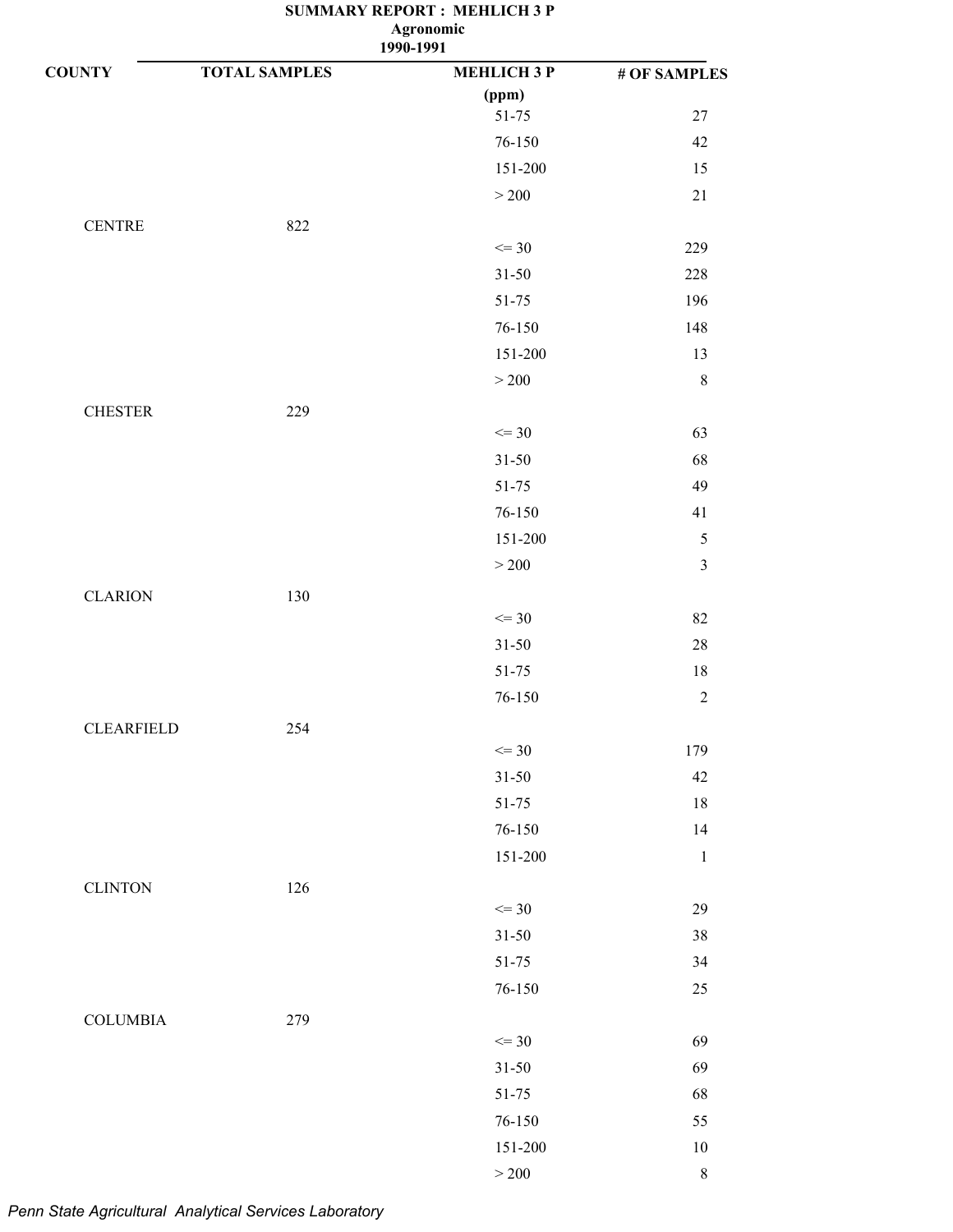| $\cdots$  |
|-----------|
| 1990-1991 |
|           |

| <b>COUNTY</b>                | <b>TOTAL SAMPLES</b> | <b>MEHLICH 3 P</b> | # OF SAMPLES     |
|------------------------------|----------------------|--------------------|------------------|
|                              |                      | (ppm)              |                  |
| <b>CRAWFORD</b>              | 372                  |                    |                  |
|                              |                      | $\leq$ 30          | 130              |
|                              |                      | $31 - 50$          | 98               |
|                              |                      | $51 - 75$          | 71               |
|                              |                      | $76 - 150$         | 60               |
|                              |                      | $151 - 200$        | $10\,$           |
|                              |                      | $>200$             | $\mathfrak{Z}$   |
| <b>CUMBERLAND</b>            | 353                  |                    |                  |
|                              |                      | $\leq$ 30          | 102              |
|                              |                      | $31 - 50$          | $76\,$           |
|                              |                      | $51 - 75$          | $75\,$           |
|                              |                      | 76-150             | 95               |
|                              |                      | 151-200            | $\overline{4}$   |
|                              |                      | $>200$             | $\,1\,$          |
| <b>DAUPHIN</b>               | 204                  |                    |                  |
|                              |                      | $\leq$ 30          | $29\,$           |
|                              |                      | $31 - 50$          | 35               |
|                              |                      | $51 - 75$          | 59               |
|                              |                      | 76-150             | 65               |
|                              |                      | 151-200            | $\sqrt{6}$       |
|                              |                      | $>200$             | $10\,$           |
| <b>DELAWARE</b>              | 44                   |                    |                  |
|                              |                      | $\leq$ 30          | $25\,$           |
|                              |                      | $31 - 50$          | $\boldsymbol{7}$ |
|                              |                      | 51-75              | $\mathfrak{Z}$   |
|                              |                      | $76 - 150$         | $\boldsymbol{7}$ |
|                              |                      | 151-200            | $\,1$            |
|                              |                      | $>200$             | $\,1\,$          |
|                              |                      |                    |                  |
| ${\rm ELK}$                  | $44\,$               | $\leq$ 30          | $22\,$           |
|                              |                      | $31 - 50$          | $\sqrt{2}$       |
|                              |                      | $51 - 75$          | $\boldsymbol{7}$ |
|                              |                      | $76 - 150$         | $\boldsymbol{7}$ |
|                              |                      | 151-200            | $\overline{4}$   |
|                              |                      | $>200$             | $\overline{2}$   |
|                              |                      |                    |                  |
| $\ensuremath{\mathsf{ERIE}}$ | 187                  | $\leq$ 30          | 92               |
|                              |                      | $31 - 50$          | 35               |
|                              |                      | 51-75              | 29               |
|                              |                      | $76 - 150$         | $20\,$           |
|                              |                      |                    | $\,8\,$          |
|                              |                      | 151-200            |                  |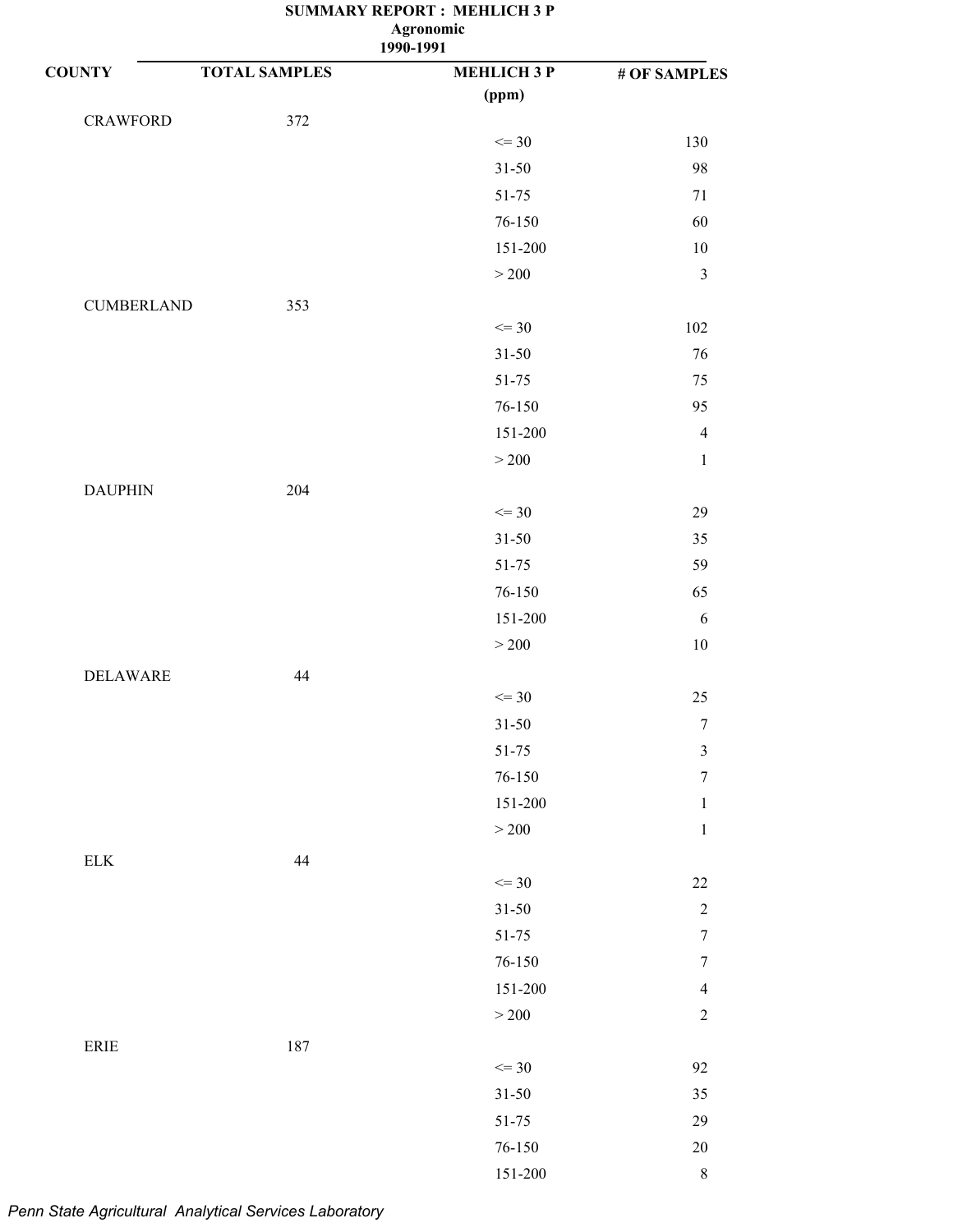| <b>COUNTY</b>     | <b>TOTAL SAMPLES</b> | <b>MEHLICH 3 P</b> | # OF SAMPLES   |
|-------------------|----------------------|--------------------|----------------|
|                   |                      | (ppm)              |                |
|                   |                      | $>200$             | $\mathfrak{Z}$ |
| <b>FAYETTE</b>    | 140                  |                    |                |
|                   |                      | $\leq$ 30          | 97             |
|                   |                      | $31 - 50$          | 24             |
|                   |                      | 51-75              | 14             |
|                   |                      | 76-150             | 5              |
| <b>FOREST</b>     | 10                   |                    |                |
|                   |                      | $\leq$ 30          | $\mathfrak{Z}$ |
|                   |                      | $31 - 50$          | $\sqrt{3}$     |
|                   |                      | $51 - 75$          | $\mathfrak{Z}$ |
|                   |                      | 76-150             | $\,1\,$        |
| <b>FRANKLIN</b>   | 598                  |                    |                |
|                   |                      | $\leq$ 30          | 217            |
|                   |                      | $31 - 50$          | 164            |
|                   |                      | 51-75              | 125            |
|                   |                      | 76-150             | 85             |
|                   |                      | 151-200            | $\sqrt{6}$     |
|                   |                      | $>200$             | $\mathbf{1}$   |
| <b>FULTON</b>     | 89                   |                    |                |
|                   |                      | $\leq$ 30          | $30\,$         |
|                   |                      | $31 - 50$          | $20\,$         |
|                   |                      | $51 - 75$          | $21\,$         |
|                   |                      | 76-150             | $18\,$         |
| <b>GREENE</b>     | 51                   |                    |                |
|                   |                      | $\leq$ 30          | 41             |
|                   |                      | $31 - 50$          | $\sqrt{6}$     |
|                   |                      | $51 - 75$          | $\sqrt{2}$     |
|                   |                      | $76 - 150$         | $\overline{2}$ |
| <b>HUNTINGDON</b> | 307                  |                    |                |
|                   |                      | $\leq$ 30          | 118            |
|                   |                      | $31 - 50$          | 94             |
|                   |                      | $51 - 75$          | 66             |
|                   |                      | 76-150             | $26\,$         |
|                   |                      | 151-200            | $\sqrt{2}$     |
|                   |                      | $>200$             | $\,1\,$        |
| <b>INDIANA</b>    | 368                  |                    |                |
|                   |                      | $\leq$ 30          | 173            |
|                   |                      | $31 - 50$          | 83             |
|                   |                      | $51 - 75$          | 62             |
|                   |                      | 76-150             | $38\,$         |
|                   |                      | $151 - 200$        | $\mathbf{9}$   |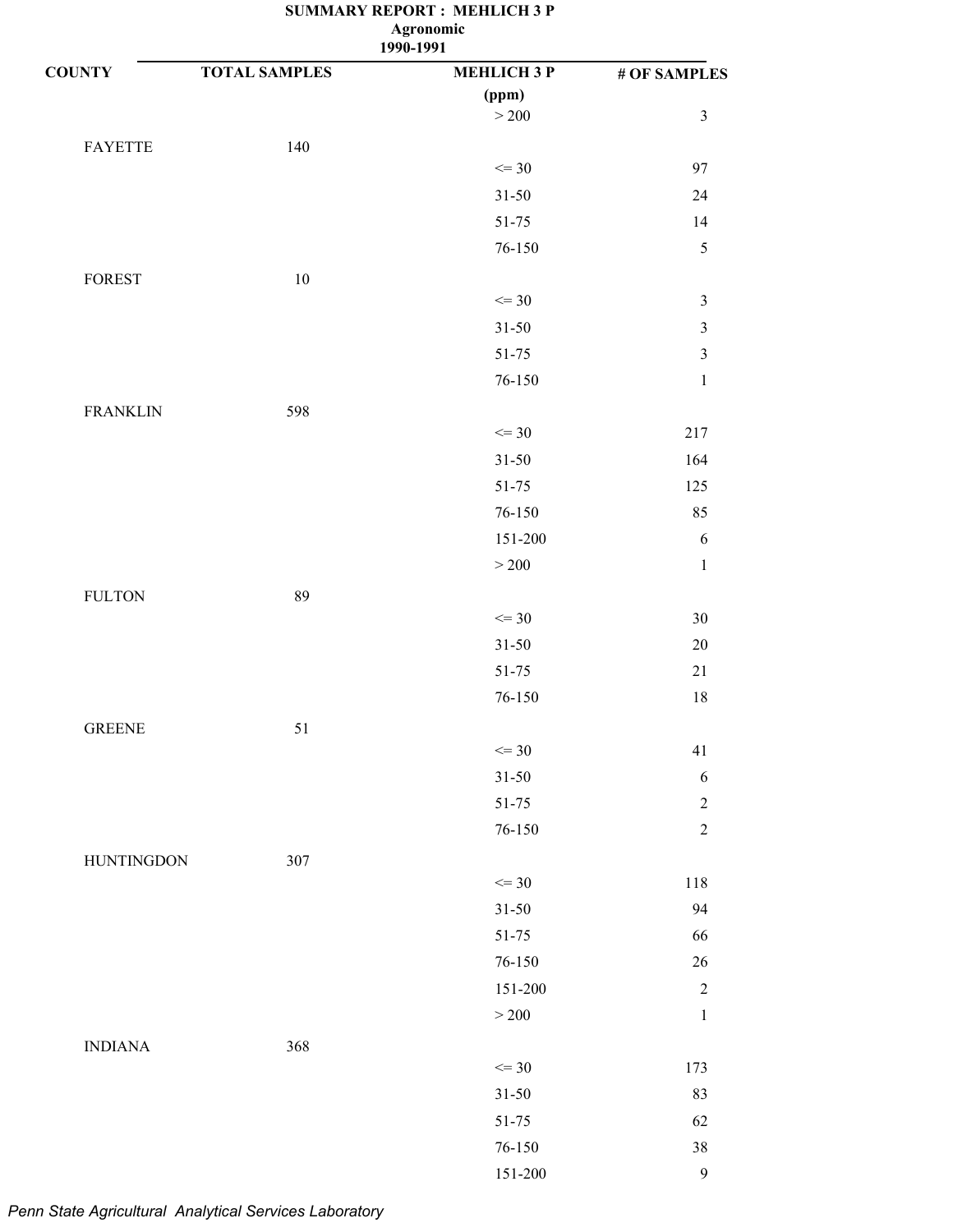| 1990-1991 |  |
|-----------|--|
|           |  |
|           |  |

| <b>COUNTY</b>    | <b>TOTAL SAMPLES</b> | <b>MEHLICH 3 P</b> | # OF SAMPLES     |
|------------------|----------------------|--------------------|------------------|
|                  |                      | (ppm)              |                  |
|                  |                      | $>200$             | $\mathfrak{Z}$   |
| <b>JEFFERSON</b> | 113                  |                    |                  |
|                  |                      | $\leq$ 30          | 76               |
|                  |                      | $31 - 50$          | $20\,$           |
|                  |                      | $51 - 75$          | $10\,$           |
|                  |                      | 76-150             | $\sqrt{5}$       |
|                  |                      | 151-200            | $\sqrt{2}$       |
| <b>JUNIATA</b>   | 287                  |                    |                  |
|                  |                      | $\leq$ 30          | 82               |
|                  |                      | $31 - 50$          | 73               |
|                  |                      | $51 - 75$          | 63               |
|                  |                      | 76-150             | 62               |
|                  |                      | 151-200            | $\sqrt{5}$       |
|                  |                      | >200               | $\boldsymbol{2}$ |
| <b>LACKAWANN</b> | 38                   |                    |                  |
|                  |                      | $\leq$ 30          | $\mathbf{2}$     |
|                  |                      | $31 - 50$          | $\sqrt{6}$       |
|                  |                      | $51 - 75$          | 12               |
|                  |                      | $76 - 150$         | $\,8\,$          |
|                  |                      | 151-200            | $\boldsymbol{7}$ |
|                  |                      | $>200$             | $\mathfrak{Z}$   |
| <b>LANCASTER</b> | 1054                 |                    |                  |
|                  |                      | $\leq$ 30          | 59               |
|                  |                      | $31 - 50$          | 136              |
|                  |                      | 51-75              | 245              |
|                  |                      | $76 - 150$         | 429              |
|                  |                      | 151-200            | 89               |
|                  |                      | $>200$             | 96               |
| <b>LAWRENCE</b>  | 140                  |                    |                  |
|                  |                      | $\leq$ 30          | 77               |
|                  |                      | $31 - 50$          | 38               |
|                  |                      | 51-75              | 15               |
|                  |                      | $76 - 150$         | $\boldsymbol{7}$ |
|                  |                      | 151-200            | $\sqrt{2}$       |
|                  |                      | $>200$             | $\,1$            |
| <b>LEBANON</b>   | 150                  |                    |                  |
|                  |                      | $\leq$ 30          | 33               |
|                  |                      | $31 - 50$          | 41               |
|                  |                      | $51 - 75$          | $31\,$           |
|                  |                      | $76 - 150$         | $36\,$           |
|                  |                      | 151-200            | $\sqrt{5}$       |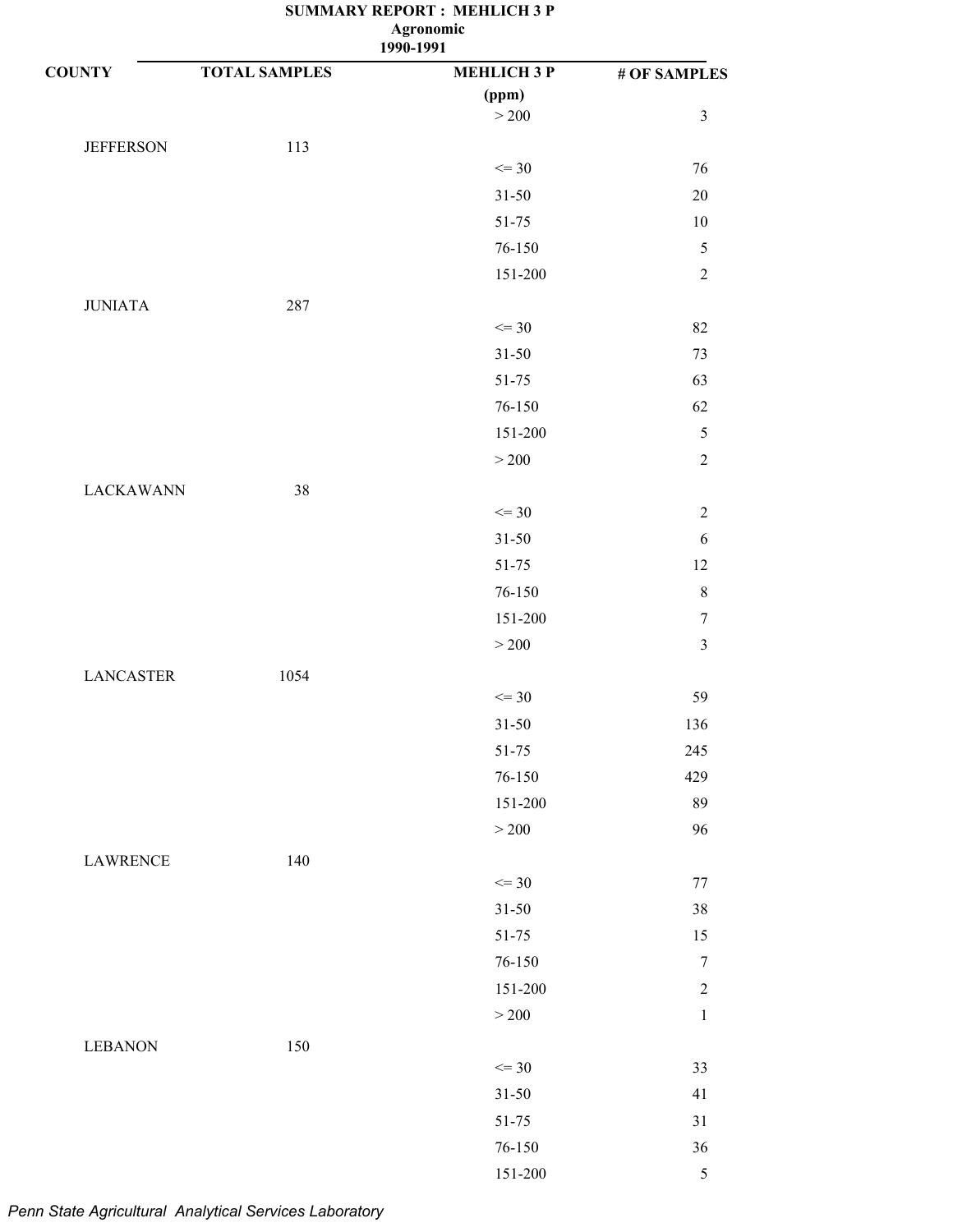| 1990-1991 |  |
|-----------|--|
|           |  |

| <b>COUNTY</b>   | <b>TOTAL SAMPLES</b> | <b>MEHLICH 3 P</b> | # OF SAMPLES   |
|-----------------|----------------------|--------------------|----------------|
|                 |                      | (ppm)              |                |
|                 |                      | $>200$             | $\overline{4}$ |
| LEHIGH          | 58                   |                    |                |
|                 |                      | $\leq$ 30          | 14             |
|                 |                      | $31 - 50$          | 11             |
|                 |                      | 51-75              | 11             |
|                 |                      | 76-150             | 17             |
|                 |                      | 151-200            | $\overline{4}$ |
|                 |                      | $>200$             | $\mathbf{1}$   |
| LUZERNE         | 113                  |                    |                |
|                 |                      | $\leq$ 30          | 35             |
|                 |                      | $31 - 50$          | $21\,$         |
|                 |                      | 51-75              | 18             |
|                 |                      | 76-150             | 23             |
|                 |                      | 151-200            | 6              |
|                 |                      | $>200$             | $10\,$         |
| <b>LYCOMING</b> | 400                  |                    |                |
|                 |                      | $\leq$ 30          | 120            |
|                 |                      | $31 - 50$          | 95             |
|                 |                      | $51 - 75$          | 78             |
|                 |                      | 76-150             | 79             |
|                 |                      | 151-200            | 18             |
|                 |                      | $>200$             | $10\,$         |
| <b>MCKEAN</b>   | $40\,$               |                    |                |
|                 |                      | $\leq$ 30          | 17             |
|                 |                      | $31 - 50$          | 11             |
|                 |                      | 51-75              | 6              |
|                 |                      | 76-150             | $\sqrt{6}$     |
| <b>MERCER</b>   | 257                  |                    |                |
|                 |                      | $\leq$ 30          | 108            |
|                 |                      | $31 - 50$          | 72             |
|                 |                      | $51 - 75$          | 39             |
|                 |                      | $76 - 150$         | 30             |
|                 |                      | 151-200            | 6              |
|                 |                      | $>200$             | $\sqrt{2}$     |
| <b>MIFFLIN</b>  | 208                  |                    |                |
|                 |                      | $\leq$ 30          | 35             |
|                 |                      | $31 - 50$          | 38             |
|                 |                      | 51-75              | 64             |
|                 |                      | 76-150             | 67             |
|                 |                      | 151-200            | $\overline{4}$ |

*Penn State Agricultural Analytical Services Laboratory*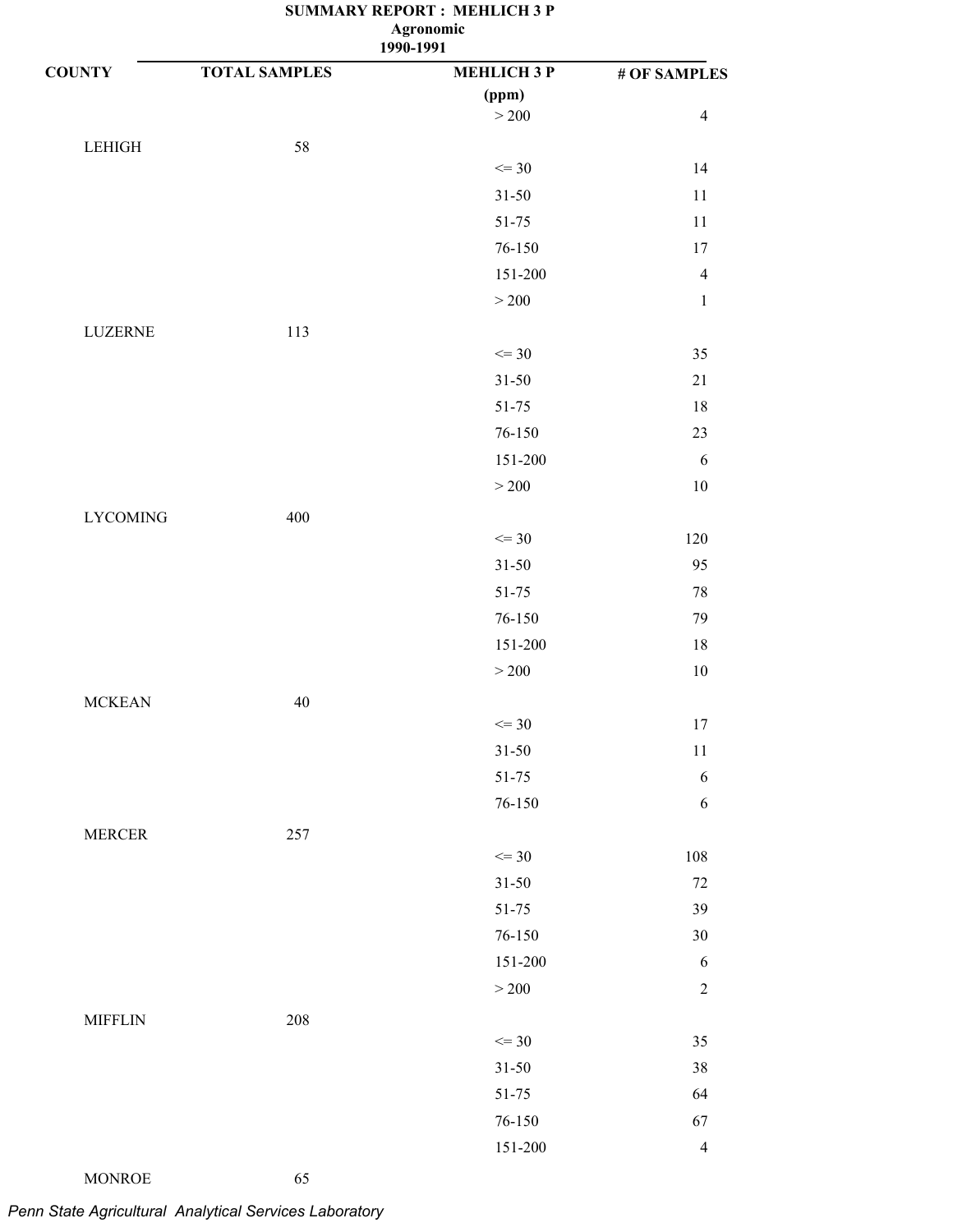| <b>COUNTY</b>     | <b>TOTAL SAMPLES</b> | <b>MEHLICH 3 P</b> | # OF SAMPLES     |
|-------------------|----------------------|--------------------|------------------|
|                   |                      | (ppm)              |                  |
|                   |                      | $\leq$ 30          | 19               |
|                   |                      | $31 - 50$          | 17               |
|                   |                      | $51 - 75$          | 11               |
|                   |                      | 76-150             | $11\,$           |
|                   |                      | 151-200            | $\overline{4}$   |
|                   |                      | $>200$             | $\mathfrak{Z}$   |
| <b>MONTGOMER</b>  | 85                   |                    |                  |
|                   |                      | $\leq$ 30          | 19               |
|                   |                      | $31 - 50$          | 19               |
|                   |                      | $51 - 75$          | 23               |
|                   |                      | 76-150             | 16               |
|                   |                      | 151-200            | $\sqrt{2}$       |
|                   |                      | >200               | $\sqrt{6}$       |
| <b>MONTOUR</b>    | 102                  |                    |                  |
|                   |                      | $\leq$ 30          | 31               |
|                   |                      | $31 - 50$          | $25\,$           |
|                   |                      | $51 - 75$          | $10\,$           |
|                   |                      | 76-150             | $21\,$           |
|                   |                      | 151-200            | $\,8\,$          |
|                   |                      | $>200$             | $\boldsymbol{7}$ |
| <b>NORTHAMPTO</b> | 100                  |                    |                  |
|                   |                      | $\leq$ 30          | 32               |
|                   |                      | $31 - 50$          | 23               |
|                   |                      | $51 - 75$          | 19               |
|                   |                      | 76-150             | 19               |
|                   |                      | 151-200            | $\sqrt{6}$       |
|                   |                      | $>200$             | $\,1\,$          |
| <b>NORTHUMBER</b> | 394                  |                    |                  |
|                   |                      | $\leq$ 30          | 105              |
|                   |                      | $31 - 50$          | 101              |
|                   |                      | 51-75              | 96               |
|                   |                      | 76-150             | $71\,$           |
|                   |                      | 151-200            | $\boldsymbol{9}$ |
|                   |                      | $>200$             | $12\,$           |
| <b>PERRY</b>      | 278                  |                    |                  |
|                   |                      | $\leq$ 30          | 101              |
|                   |                      | $31 - 50$          | 60               |
|                   |                      | $51 - 75$          | 60               |
|                   |                      | 76-150             | 54               |
|                   |                      | $151 - 200$        | $\mathbf{1}$     |
|                   |                      | $\geq 200$         | $\sqrt{2}$       |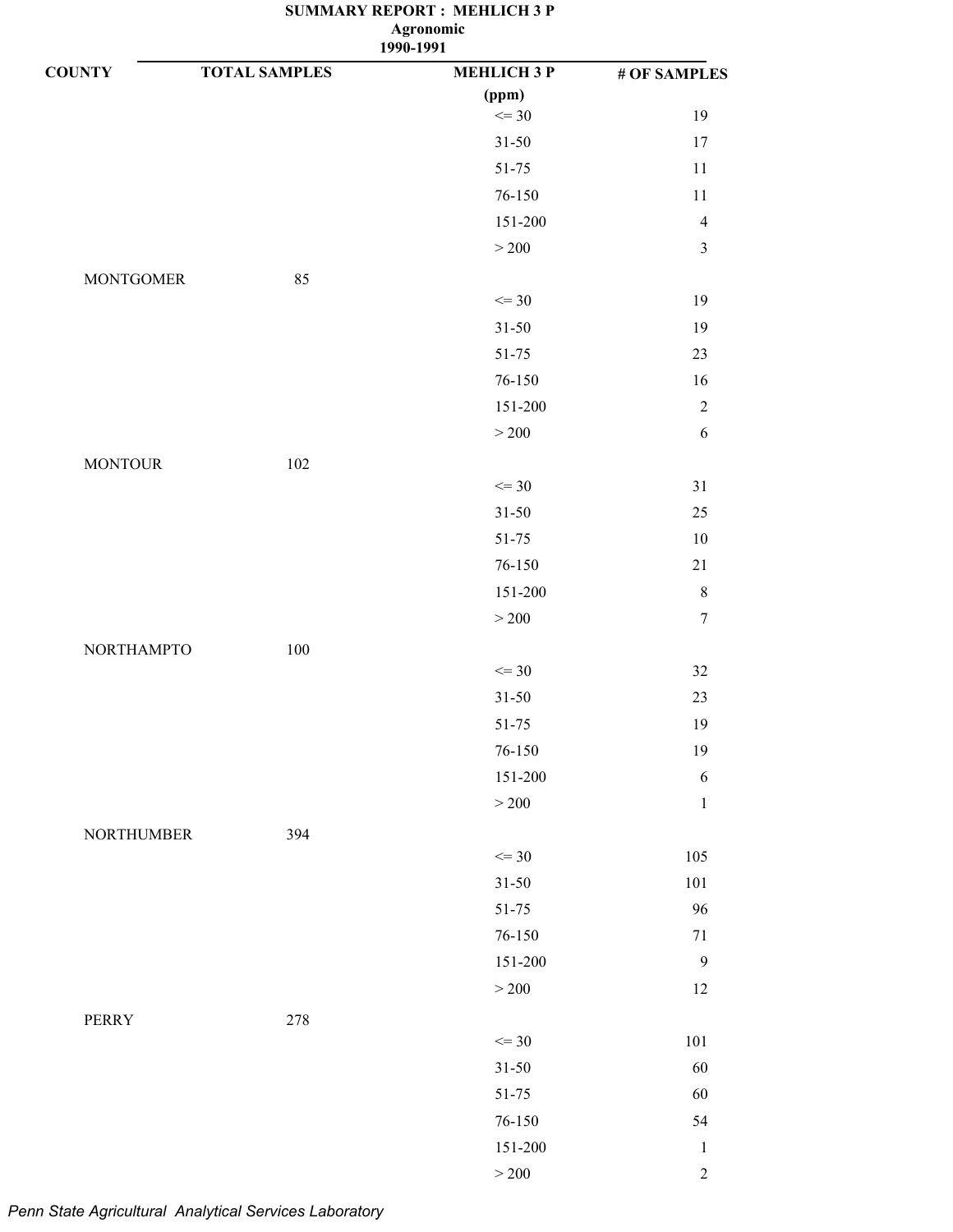| <b>SUMMARY REPORT: MEHLICH 3 P</b> |  |  |  |  |  |  |
|------------------------------------|--|--|--|--|--|--|
| <b>Agronomic</b>                   |  |  |  |  |  |  |
| 1990-1991                          |  |  |  |  |  |  |

| <b>COUNTY</b>     | <b>TOTAL SAMPLES</b> | --- - -- - -<br><b>MEHLICH 3 P</b> | # OF SAMPLES     |
|-------------------|----------------------|------------------------------------|------------------|
|                   |                      | (ppm)                              |                  |
| PHILADELPHI       | $\sqrt{5}$           |                                    |                  |
|                   |                      | $\leq$ 30                          | $\sqrt{5}$       |
| PIKE              | $\sqrt{2}$           |                                    |                  |
|                   |                      | $\leq$ 30                          | $\mathbf 1$      |
|                   |                      | $51 - 75$                          | $\,1\,$          |
| <b>POTTER</b>     | 184                  |                                    |                  |
|                   |                      | $\leq$ 30                          | $75\,$           |
|                   |                      | $31 - 50$                          | 46               |
|                   |                      | $51 - 75$                          | 39               |
|                   |                      | 76-150                             | $24\,$           |
| <b>SCHUYLKILL</b> | 152                  |                                    |                  |
|                   |                      | $\leq$ 30                          | 34               |
|                   |                      | $31 - 50$                          | 14               |
|                   |                      | $51 - 75$                          | 18               |
|                   |                      | 76-150                             | 53               |
|                   |                      | 151-200                            | 18               |
|                   |                      | $>200$                             | 15               |
| <b>SNYDER</b>     | 360                  |                                    |                  |
|                   |                      | $\leq$ 30                          | 114              |
|                   |                      | $31 - 50$                          | 73               |
|                   |                      | $51 - 75$                          | 62               |
|                   |                      | 76-150                             | 80               |
|                   |                      | 151-200                            | 17               |
|                   |                      | $>200$                             | 14               |
| <b>SOMERSET</b>   | 251                  |                                    |                  |
|                   |                      | $\leq$ 30                          | 140              |
|                   |                      | $31 - 50$                          | 57               |
|                   |                      | $51 - 75$                          | 31               |
|                   |                      | $76 - 150$                         | 23               |
| <b>SULLIVAN</b>   | 16                   |                                    |                  |
|                   |                      | $\leq$ 30                          | $\sqrt{5}$       |
|                   |                      | $31 - 50$                          | $\mathfrak{Z}$   |
|                   |                      | $51 - 75$                          | $\sqrt{5}$       |
|                   |                      | $76 - 150$                         | $\sqrt{2}$       |
|                   |                      | $151 - 200$                        | $\,1\,$          |
|                   | 137                  |                                    |                  |
| SUSQUEHANN        |                      | $\leq$ 30                          | 42               |
|                   |                      | $31 - 50$                          | $22\,$           |
|                   |                      | $51 - 75$                          | $23\,$           |
|                   |                      | $76 - 150$                         | $37\,$           |
|                   |                      | $151 - 200$                        | $\boldsymbol{7}$ |
|                   |                      |                                    |                  |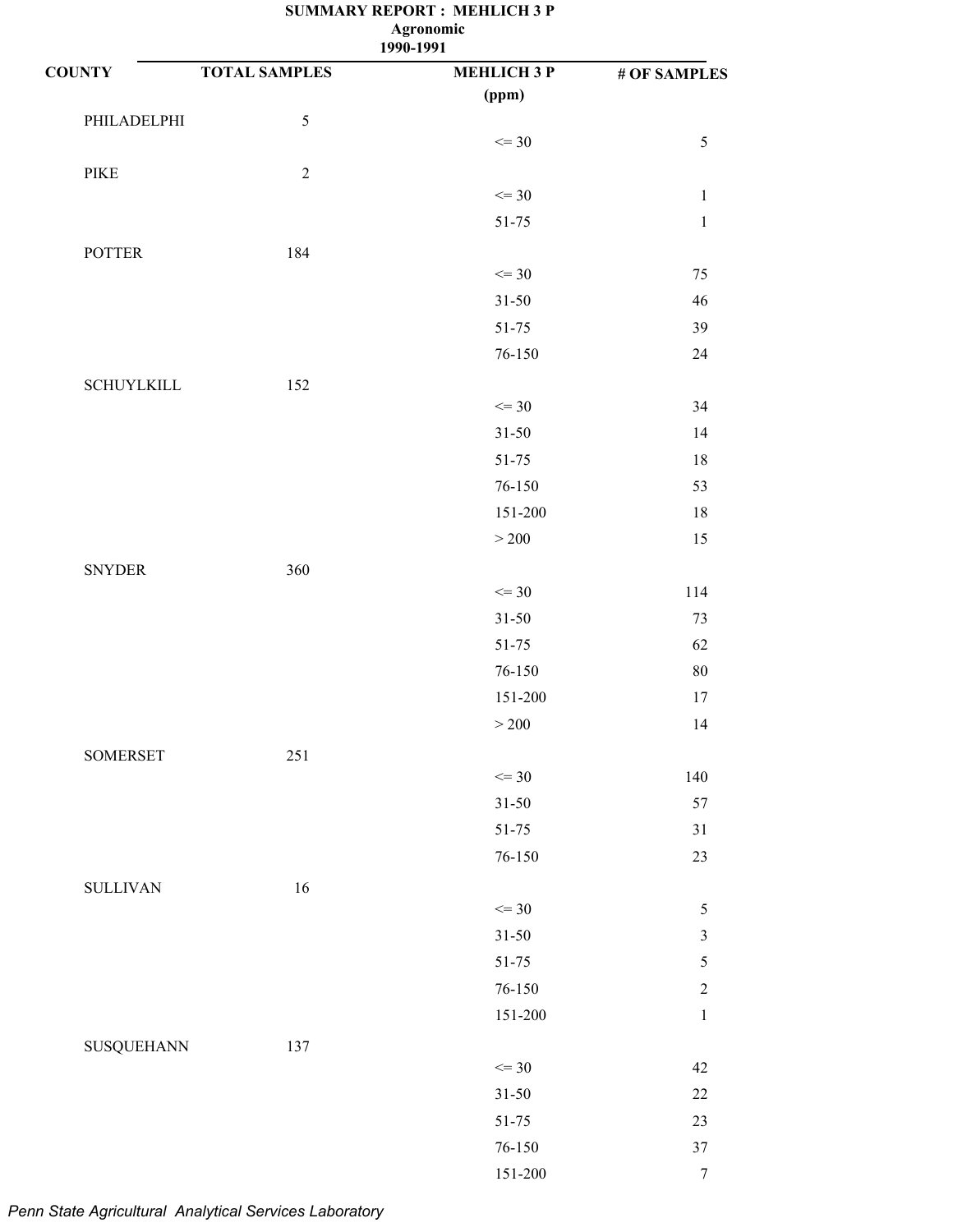**1990-1991**

| <b>COUNTY</b>     | <b>TOTAL SAMPLES</b> | <b>MEHLICH 3 P</b> | # OF SAMPLES     |
|-------------------|----------------------|--------------------|------------------|
|                   |                      | (ppm)              |                  |
|                   |                      | $>200$             | 6                |
| $\tt TIOGA$       | 456                  |                    |                  |
|                   |                      | $\leq$ 30          | 162              |
|                   |                      | $31 - 50$          | 129              |
|                   |                      | $51 - 75$          | 84               |
|                   |                      | $76 - 150$         | $72\,$           |
|                   |                      | 151-200            | 9                |
| <b>UNION</b>      | 606                  |                    |                  |
|                   |                      | $\leq$ 30          | 165              |
|                   |                      | $31 - 50$          | 181              |
|                   |                      | $51 - 75$          | 125              |
|                   |                      | $76 - 150$         | 118              |
|                   |                      | 151-200            | $10\,$           |
|                   |                      | $>200$             | $\tau$           |
| <b>VENANGO</b>    | 58                   |                    |                  |
|                   |                      | $\leq$ 30          | 39               |
|                   |                      | $31 - 50$          | $10\,$           |
|                   |                      | $51 - 75$          | $\boldsymbol{7}$ |
|                   |                      | $76 - 150$         | $\mathbf{1}$     |
|                   |                      | $151 - 200$        | $\,1\,$          |
| <b>WARREN</b>     | 91                   |                    |                  |
|                   |                      | $\leq$ 30          | $32\,$           |
|                   |                      | $31 - 50$          | 17               |
|                   |                      | $51 - 75$          | $\boldsymbol{7}$ |
|                   |                      | 76-150             | 13               |
|                   |                      | 151-200            | 9                |
|                   |                      | $>200$             | 13               |
| <b>WASHINGTON</b> | 209                  |                    |                  |
|                   |                      | $\leq$ 30          | 146              |
|                   |                      | $31 - 50$          | 36               |
|                   |                      | 51-75              | 16               |
|                   |                      | 76-150             | $\boldsymbol{9}$ |
|                   |                      | $>200$             | $\overline{2}$   |
| <b>WAYNE</b>      | 67                   |                    |                  |
|                   |                      | $\leq$ 30          | $20\,$           |
|                   |                      | $31 - 50$          | 12               |
|                   |                      | $51 - 75$          | 10               |
|                   |                      | 76-150             | $10\,$           |
|                   |                      | 151-200            | $10\,$           |
|                   |                      | $>200$             | $\sqrt{5}$       |

WESTMORELA 224

*Penn State Agricultural Analytical Services Laboratory*